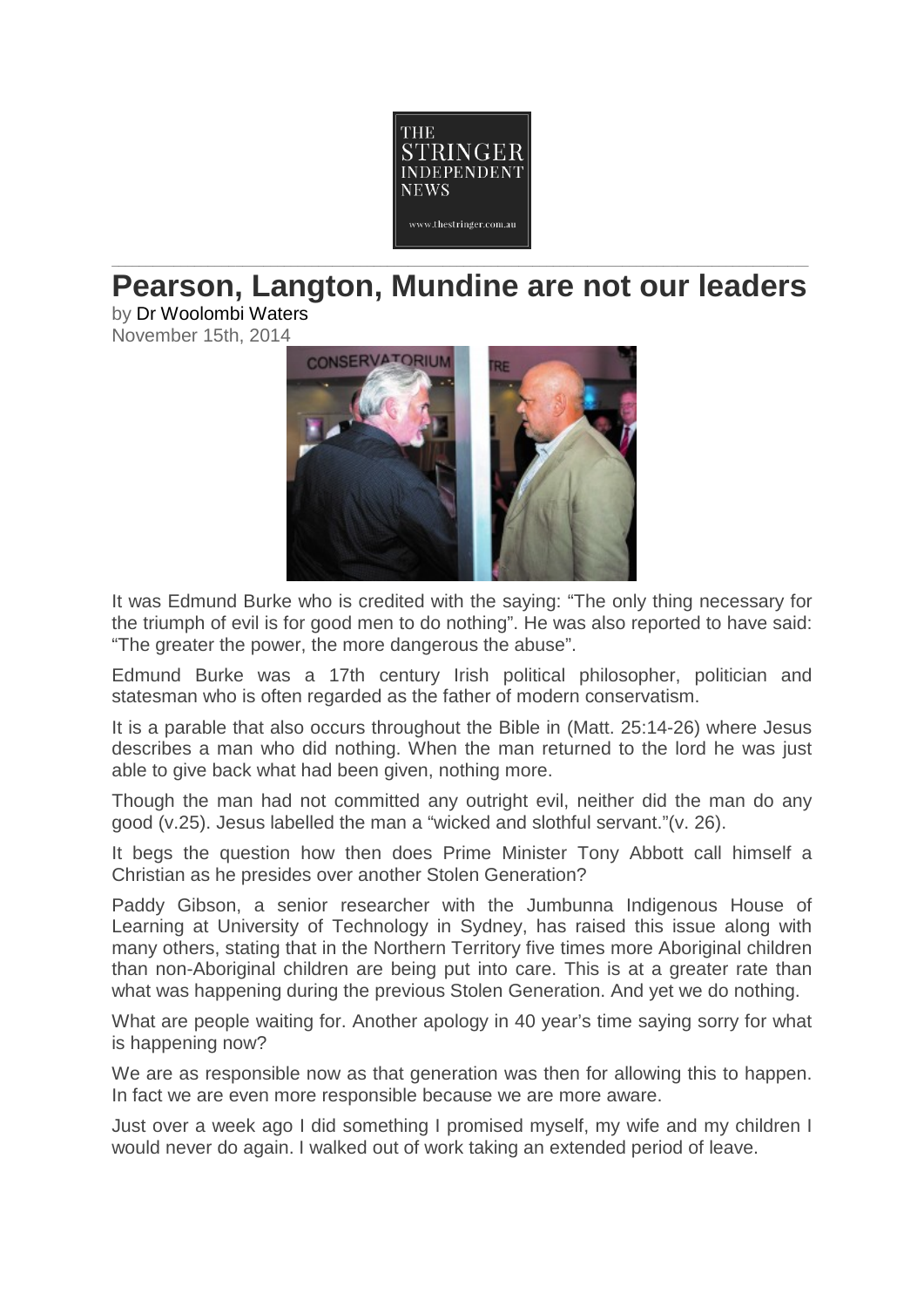I can no longer justify the compromises I make daily as a Black man working in a position of privilege while our people continue to suffer in our communities.

Today's Stolen Generation is justification enough but to consider also we have the largest suicide rates in the world makes action not only an obligation but a must.

I need to be able to write without the distraction of teaching and the pressure of publication that comes with academia. I am blessed my university is so understanding … not everyone is so lucky.

Figures compiled by the Aboriginal Torres Strait Islander Suicide Prevention Evaluation Project reveal the rate of Aboriginal suicide in the Kimberley is as high as 70 deaths per 100,000 people. This is more than Guyana in South America, which has the highest international rate of 44 deaths per 100,000 people. Last week the death of an 11 year old child in Geraldton, Western Australia to suicide has once again highlighted the despair our people are living with.

We also have a number of refugees throughout the Northern Territory and Western Australia who have had their dwellings bulldozed and their water supply cut off by government. Again this is only happening because we are allowing it to happen.

The environment is one of hostility toward our Aboriginal Culture, our people and our way of life are being attacked almost daily. Most recently was Marcia Langton claiming our communities are in the grip of an ice crisis, irresponsibly trying to stir up "moral panic" without offering a shred of evidence or proof to support her claim.

The tendency for our own Aboriginal people who have reached middle-class status wanting to assume the identity of conservatives in judging and attempting to micromanage the lives of their own fellow Aboriginal People is devastating.

Australia's so called "Aboriginal leaders" such as Professor Langton, Noel Pearson and Warren Mundine have no followers in our grass root communities. They demonstrate no foresight into the future or any real vision of hope for our communities. Instead they approach the issues with punitive, uncaring politics that only raises their profile in the White community with no consideration to collective responsibility or community obligation within our Black communities.

I know I am not the only Aboriginal person in this country who is battling their moral conscience, trying so hard to not let what's happening in the Northern Territory affect me as I put my head down and work hard, striving for a better life for my kids.

I, like so many others, am sick and tired of seeing these people in overpaid jobs doing nothing but complaining they are tired, playing computer games or checking Facebook while at work and then judging our own mob who are struggling.

It's the same Blackfella's who continue to post blogs of Black people with no teeth, or drunk and embarrassing themselves. Yes, it is all related. You don't do this when you love your people, their colour and feel connected in your Culture.

So having left the security of work I found myself at the Sovereign Aboriginal Embassy at Musgrave Park in Brisbane. There are around 20 people, mostly old women and men. There are a couple of young people but not many and a few white people, artists and fringe dwellers.

It makes you wonder how we are meant to be taking on the largest and most powerful governments and corporations in the world over the next two weeks in protesting the G20!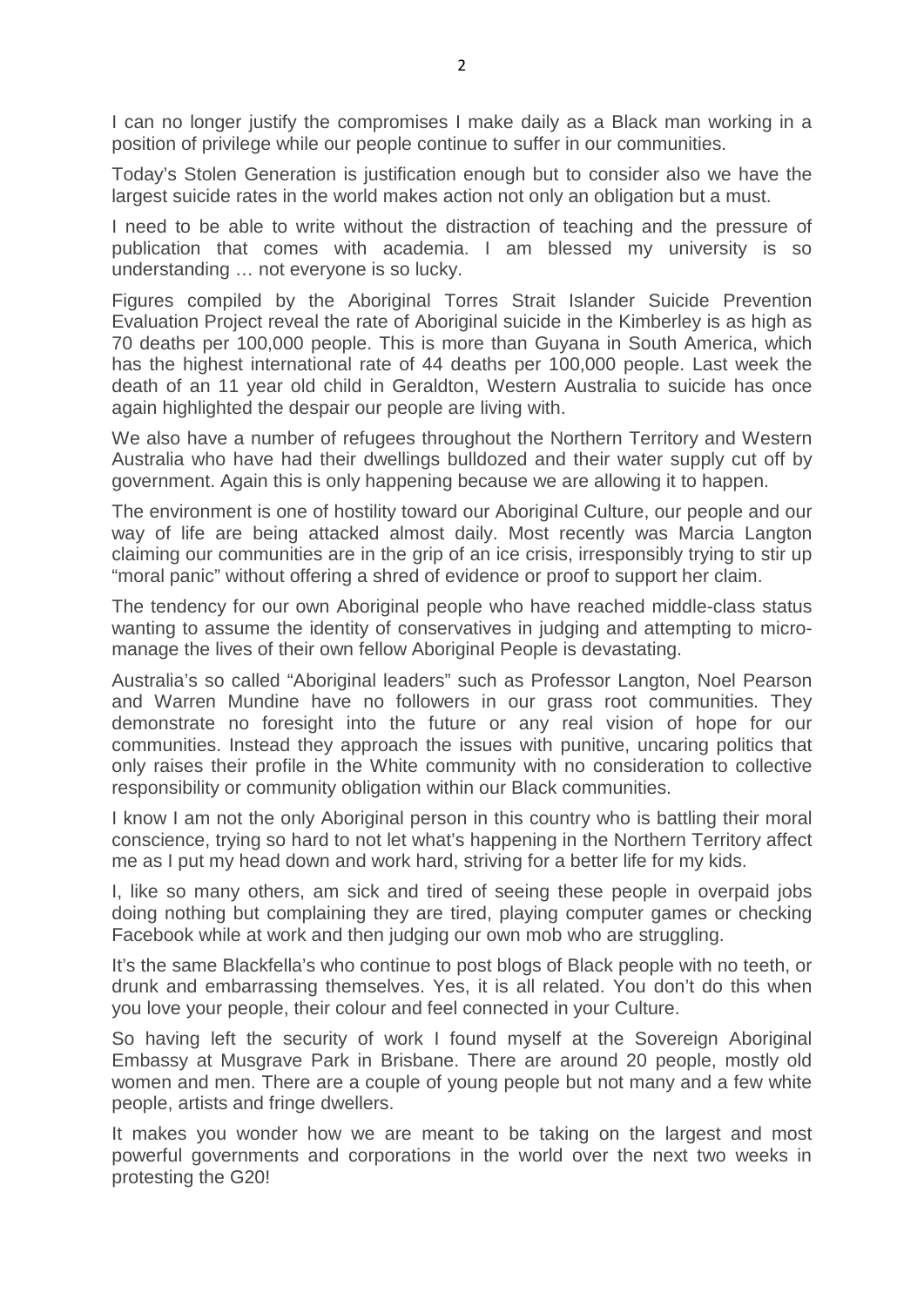But soon you hear how, without funding and limited resources, we are providing travel, food, accommodation, toilet facilities and a voice to the most vulnerable people in Australia.

To the non-Indigenous and those Blackfellas trapped in the security of their middleclass jobs we may appear as a rabble of vagabonds and ragamuffins but together we have created not only within Australia but internationally a network of Indigenous media globally who are watching, reading and supporting every move via social and Indigenous media.

Once the practical necessities of food and accommodation were sorted out a meeting at Musgrave Park turned to self-governance and strategy. Most of that discussion was about developing a strategy of peaceful demonstration and the need to avert violence during the G20.

What was interesting was that at no stage were we concerned with our own mob reacting to violence, even though we are the ones under hostile and daily attack. The discussion instead turned to avoiding opportunities to allow the police to draw us into confrontation and also how we engage with outsiders who may be coming to protest the G20 violently.

Also discussed was the need to protect our old people and our young at all costs if we get caught in the crossfire between these two agitators of violence – White Police and White protesters. After all they are the ones who have subjected violence to every other major city that has hosted the G20 in the past.

And also in our sights at that meeting was Noel Pearson. Only that same day we were meeting at the park Noel Pearson was being hailed as brilliant for his eulogy for Gough Whitlam. He was riding a crest of a wave with some even calling for him to be our next Prime Minister.

As the most well-known and respected Aboriginal man in a turbulent and racist Australia he was surely out of reach … but there was one small opportunity – he was giving a speech at the Queensland Conservatorium the next day. So we decided we would attend and confront Noel with questions challenging his divisive politics.

As we arrived at the Conservatorium we could see there was security everywhere – from both federal and local police and also men dressed like they had walked out of the set of Men in Black. It was surreal to say the least.

You could almost see the disappointment on their faces when only Uncle Sam Watson, his wife Aunty Cath Watson and I walked in.

Whether the authorities, schools and governments realise it or not we have always been one step ahead. That's how, after attempted cultural and physical genocide over the last two hundred and plus years, we are still here, we still corroboree, we still speak language and we still gather for ceremony when called.

Don't ever take that for granted. Remember they tried to destroy our language, remove our cultural practice and infiltrate our leadership but as I stated previously Noel Pearson, Marcia Langton and Warren Mundine may be able to fill a room of Whitefella's but only we only we can fill a park of Blackfella's.

Uncle Sam now requires aids when he walks and to see this Elder command the attention of everyone in the room when he entered with his wife, Aunty Cath was empowering.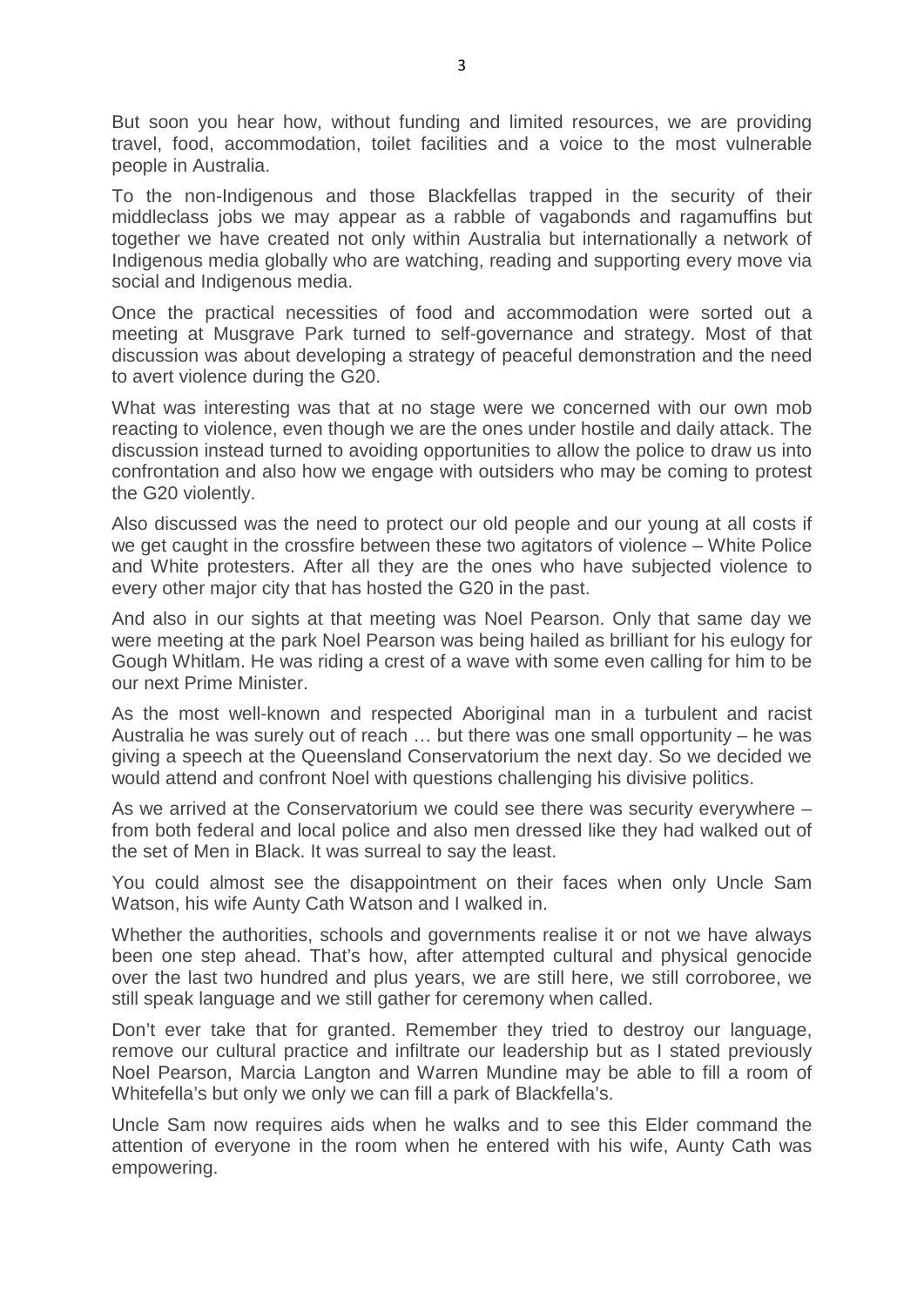This is the very basis of our Aboriginality. This is the real Aboriginality Noel, Marcia, Warren and others including Rachel Perkins have appeared to have forgotten or abandoned. Our leaders are not chosen on force but instead on wisdom, endurance, age and service to their communities.

Unlike Uncle Sam, who walked in on crutches, Noel walked in flanked by security and a group of middle-aged white men adoring him like teenage puppy dolls. There was not another Aboriginal or female in sight, Black or White.

We entered the lecture theatre and had to wait for another hour before Noel was introduced and went into a long explanation of what we had to change as Aboriginal People, how we had to take responsibility with no apparent responsibility or change being required by White Australians for this to happen.

Rather than the paternalistic, apologetic welfare we are accused of in our communities this was paternalistic, apologetic social justice spoken by a man willing to let every non-Indigenous Australian off the hook, for the wealth they have obtained from generations of Aboriginal nations, from our natural resources, to our intellectual property and also at the same time allowing White Australians to wash their hands of the trauma of youth suicide, cultural genocide, incarceration and generations of racist trauma and abuse we suffer daily.

As much as we all wanted to interject during Noel Pearson's address Uncle Sam, Aunty Cath and I sat silent – we were there as a collective and we knew our strategy. We also knew there were others who were coming later in order to avoid the opportunity for hostility from police and Noel Pearson's minders. We know White people appear to react when we are seen in groups. They openly feel and show how uncomfortable they are when there is just one of us who catches a bus in public or boards a train but 20 of us with this many police and security?

We were never going to give them that opportunity.

It was when Noel was talking about how our peoples need to stop thinking collectively, to take on the attributes of self-interest and become motivated in material possession and introduce greed and jealousy into our communities things really got interesting.

Yes, Noel said all that. He said he "wants jealous mothers" in our community. He wants people jealous of homeowners and those with possessions. This is Noel's answer to our lack of agency and privilege. The whitefella's were all nodding their heads agreeing with everything Noel Pearson was saying and that is when my Uncle Paul Spearim, one of those who had entered through the back door into the lecture room. spoke up.

It really did feel as if we were witnessing the Gordon Gekko "Greed is Good" speech from the movie Wall Street and Uncle Paul, a Kamilaroi songman and ceremony leader, decided it was time to intervene.

Why? Because the very ideology of our custodial obligation and responsibility to look after one another as Aboriginal people was coming under threat.

The predominantly White men who attend Noel's public forums have influence and capital. What Noel has done is rather than move our case forward he has taken the Aboriginal struggle back decades because these White men of influence and power believe what he is saying.